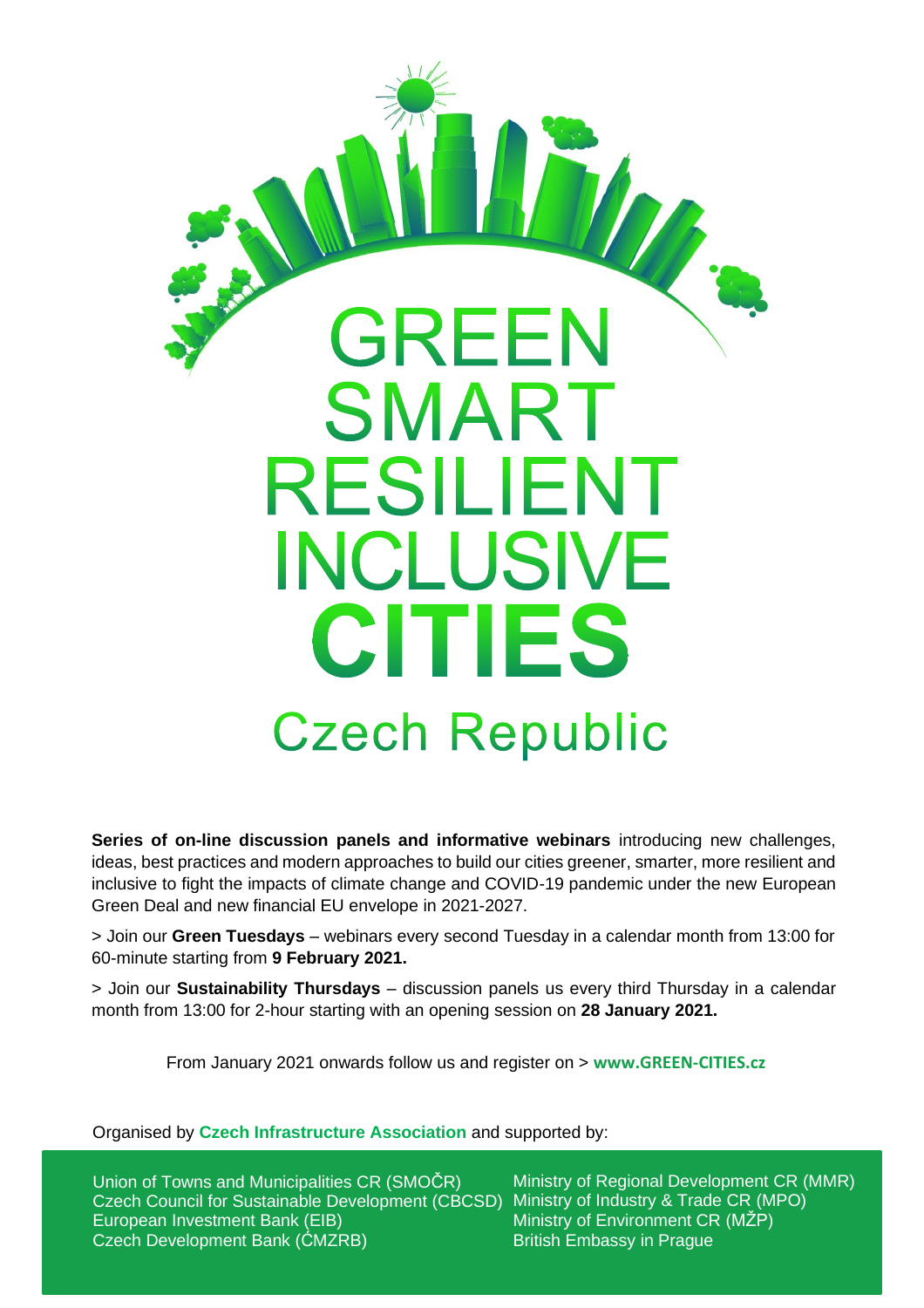**Modern people-centric solutions for sustainable Czech cities and options for their financing from EU, national and private sources in 2021-2027**



The key objective of the **Green, Smart, Resilient & Inclusive Cities** programme for 2021 is to have regular interactive discussions with municipal and private sector representatives of Czech Cities around the selected topics under the three flagship EC strategies, namely:

- **European Green Deal**, the 30-year plan to transform the 27-country bloc of the EU Member States from a high- to a low-carbon economy, without reducing prosperity and while improving people's quality of life, through cleaner air and water, better health and a thriving natural world;
- **Europe Fit for the Digital Age,** the ambitious strategy to open up opportunities, including the green transition, and unlock economic potential, competitiveness and resilience of the EU through Data and Artificial Intelligence; and
- **Recovery Plan for Europe**, the plan to repair the economic and social damage caused by the coronavirus pandemic to lead the way out of the crisis and lay the foundations for a modern and more sustainable Europe.

We aim to open a countrywide debate about the challenges (risk and opportunities) of the **sustainable development of Czech Cities in the context of these strategies**, including the challenges of financing of the Green, Digital, Resilience and Inclusive transition in Czech Cities via the EU funds in the 2021-2027. It is even more important than ever before to discuss new EC rules, policies and strategies, international best practice and innovations as the **transformation of Czech cities into more liveable, more viable and fairer places to live in the next 30 years will require a profound change in mentality**.

We will hold a series of 1-hour **informative webinars** and 2-hour **panel discussions** every month, preceded by an opening session in late January 2021. We want to particular seek participation of (i) public sector, representatives of regions and municipalities that are responsible for planning and city's development and project financing; (ii) private sector representatives, architects, planners, engineers, consultants, suppliers and contractors across the value chain that are involved in infrastructure development; (iii) governmental sector representatives (ministries and agencies); and also (iii) individuals with keen interest in the transformation of the Czech cities.

For these discussions, we are going to invite **reputable national and foreign leading experts to open new horizons for sustainable solutions in Czech Cities**. Speakers will inspire you and will respond your questions.

You will be able to watch our on-line streams on our dedicated site or Facebook. Missed presentations and videos will be accessible on our website [www.green-cities.cz.](http://www.greencities.cz/)

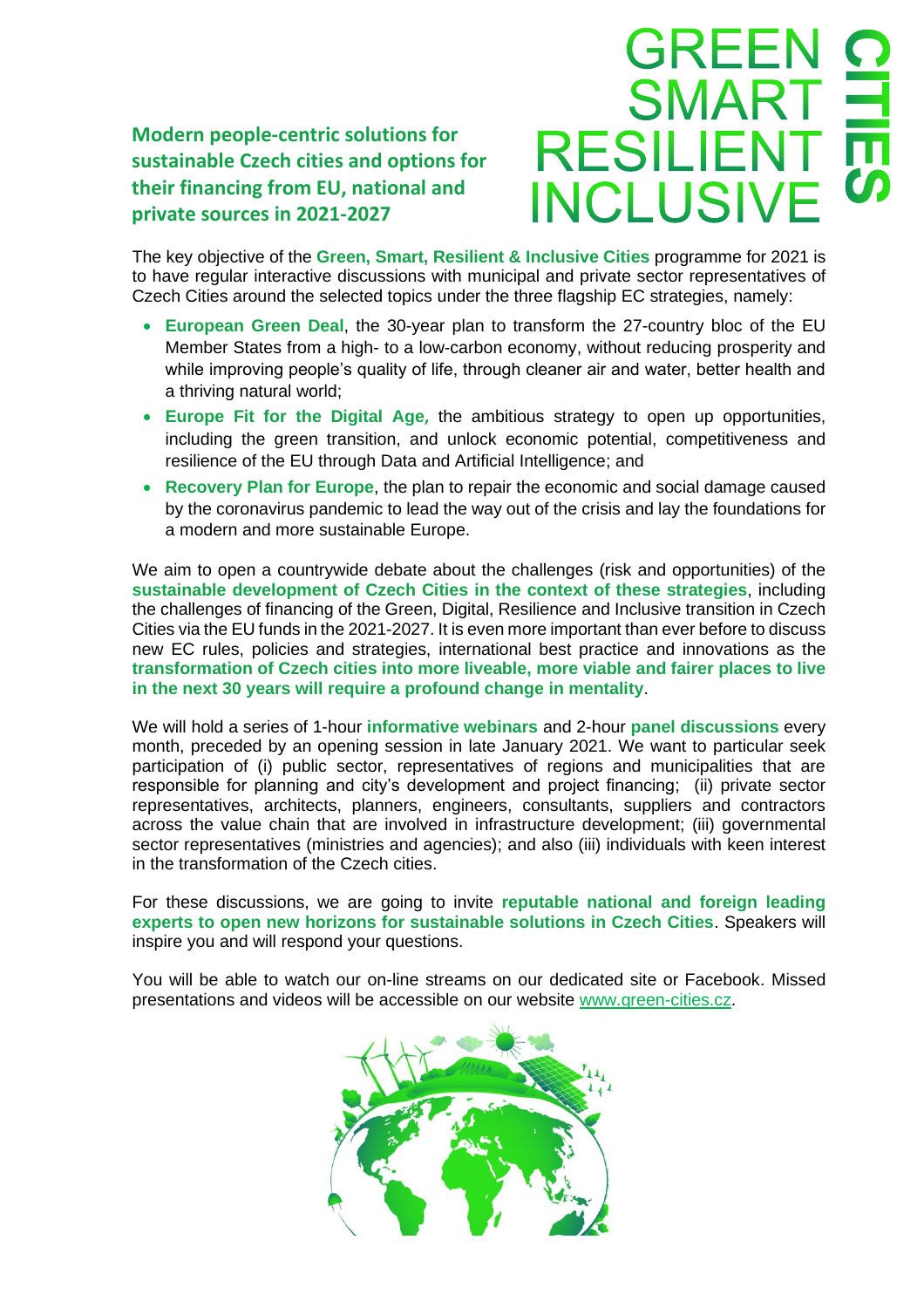

## **PROGRAM**

In 2021, we will bring you a series of discussion panels (PD) and webinars (IW) covering various topics, inviting Czech and foreign experts you can challenge with your questions.

| <b>Opening session</b><br>28 Jan | <b>Environmental challenges of Czech cities. What to focus on?</b><br>European Green Deal, EU Taxonomy and sustainable financing. Are<br>we ready?                                                                            |
|----------------------------------|-------------------------------------------------------------------------------------------------------------------------------------------------------------------------------------------------------------------------------|
| 09 Feb   IW1                     | <b>Climate Change and European Green Deal</b>                                                                                                                                                                                 |
| 18 Feb   PD1                     | EU financing for Czech Cities in 2021-2027   EUCF 2nd call of the<br>European initiative to support municipalities and local authorities to<br>develop investment concepts to accelerate investments in sustainable<br>energy |
| 09 March   IW2                   | <b>Energy and European Green Deal</b>                                                                                                                                                                                         |
| 18 March   PD2                   | Green cities in the context of the European Green Deal                                                                                                                                                                        |
| 13 April   IW3                   | <b>Buildings and European Green Deal</b>                                                                                                                                                                                      |
| 15 April   PD3                   | Smart cities in the context of the operation of the Europe Fit for the<br><b>Digital Age strategy</b>                                                                                                                         |
| 11 May   IW4                     | Transport & Mobility and European Green Deal                                                                                                                                                                                  |
| 20 May   PD4                     | Resilient cities in the context of the operation of the Recovery Plan                                                                                                                                                         |
| 08 June   IW5                    | Water and European Green Deal                                                                                                                                                                                                 |
| 17 June   PD5                    | Inclusive cities in the context of the operation of the Just<br><b>Transition Fund</b>                                                                                                                                        |
| 13 July   IW6                    | Industry and European Green Deal in the context of the operation of<br>the Modernization Fund                                                                                                                                 |
| 15 July   PD6                    | <b>Net Zero Carbon cities</b>                                                                                                                                                                                                 |
| 10 August   IW7                  | <b>Biodiversity and European Green Deal</b>                                                                                                                                                                                   |
| 19 August   PD7                  | <b>Environmental, Social and Governance Standards and Cities</b>                                                                                                                                                              |
| 14 September   IW8               | <b>Circular Economy and European Green Deal</b>                                                                                                                                                                               |
| 16 September   PD8               | <b>Smart Infrastructure in Cities</b>                                                                                                                                                                                         |
| 12 October   IW9                 | New EU Digital Standards                                                                                                                                                                                                      |
| 21 October   PD9                 | <b>Digital Twins of Cities</b>                                                                                                                                                                                                |
| 09 November   IW10               | Air&Soil and European Green Deal                                                                                                                                                                                              |
| 18 November   PD10               | <b>Private Public Partnership for Cities</b>                                                                                                                                                                                  |
| 14 December   IW11               | Agribusiness & Food and European Green Deal                                                                                                                                                                                   |
| 16 December   PD11               | <b>Financing of Cities Green, Smart, Resilient and Inclusive</b><br><b>Transition</b>                                                                                                                                         |